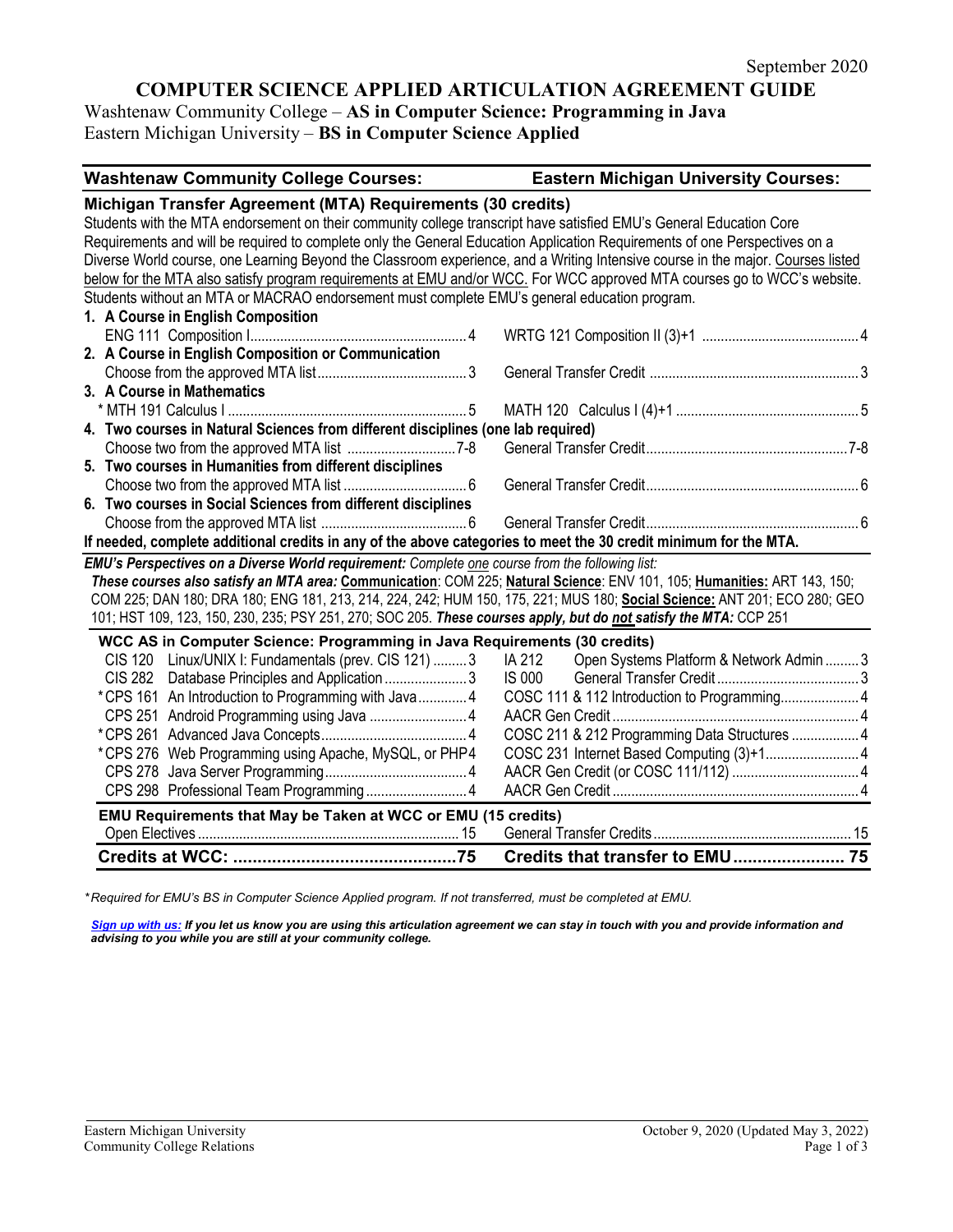## **COMPUTER SCIENCE APPLIED ARTICULATION AGREEMENT GUIDE**

Washtenaw Community College – **AS in Computer Science: Programming in Java** Eastern Michigan University – **BS in Computer Science Applied**

### **Completion of EMU's BS in Computer Science Major-Applied**

#### **Major Requirements (45 credits)**

| <b>STAT 360</b>                                                                                                                                                                                                                                                                                                                                                                                   | <b>Mathematics Requirements (3 credits)</b><br>Statistical Methods<br>. 3                                                                                                                                                                                                                                                                                                                                                                                                                                                                                                                                                                                                                                                                                  |
|---------------------------------------------------------------------------------------------------------------------------------------------------------------------------------------------------------------------------------------------------------------------------------------------------------------------------------------------------------------------------------------------------|------------------------------------------------------------------------------------------------------------------------------------------------------------------------------------------------------------------------------------------------------------------------------------------------------------------------------------------------------------------------------------------------------------------------------------------------------------------------------------------------------------------------------------------------------------------------------------------------------------------------------------------------------------------------------------------------------------------------------------------------------------|
| <b>COSC 221</b><br><b>COSC 311</b><br><b>COSC 314</b><br><b>COSC 341</b><br><b>COSC 381</b>                                                                                                                                                                                                                                                                                                       | <b>Required Computer Science Courses (22 credits)</b><br>Computer Organization I3<br>Algorithms and Data Structures4<br>Computational Discrete Structures 4<br>Software Engineering Solutions4<br><sup>1</sup> COSC 481W Software Engineering and Senior Project3                                                                                                                                                                                                                                                                                                                                                                                                                                                                                          |
| requirement.<br><b>COSC 315</b><br>COSC 321<br><b>COSC 374</b><br><b>COSC 405</b><br><b>COSC 411</b><br><b>COSC 421</b><br><b>COSC 422</b><br><b>COSC 423</b><br><b>COSC 426</b><br><b>COSC 436</b><br><b>COSC 439</b><br><b>COSC 444</b><br><b>COSC 445</b><br><b>COSC 456</b><br><b>COSC 457</b><br><b>COSC 461</b><br><b>COSC 462</b><br><b>COSC 471</b><br><b>COSC 472</b><br><b>COSC 473</b> | <b>Restricted Elective Courses (20 credits)</b><br>Select 20 credits from the following:<br>. 20<br>Only one 300-level course may be used to satisfy this<br><b>Symbolic Computing</b><br><b>Computer Organization</b><br>Applied Cryptography<br>Switching Theory<br>Algorithm Design and Analysis<br><b>Systems Programming</b><br>Intro to Microprocessors<br><b>Computer Operating Systems</b><br>Software Dvlpmnt for Mobile Devices<br>Web Programming<br><b>Computing Network Principles</b><br>Found of Automata & Languages<br><b>Compiler Construction</b><br><b>Computer Graphics</b><br><b>Computer Game Programming</b><br>Heuristic Programming<br>Introduction to Information Retrieval<br>Database Principles<br>Big Data I<br>Big Data II |
| <b>COSC 480</b>                                                                                                                                                                                                                                                                                                                                                                                   | Special Topics (4)                                                                                                                                                                                                                                                                                                                                                                                                                                                                                                                                                                                                                                                                                                                                         |

*1 Fulfills EMU's Writing Intensive Requirement.*

### **LBC Requirement**

Students must complete one "Learning Beyond the Classroom" course or noncredit experience offered by EMU. Consult the undergraduate catalog or your major advisor for options.